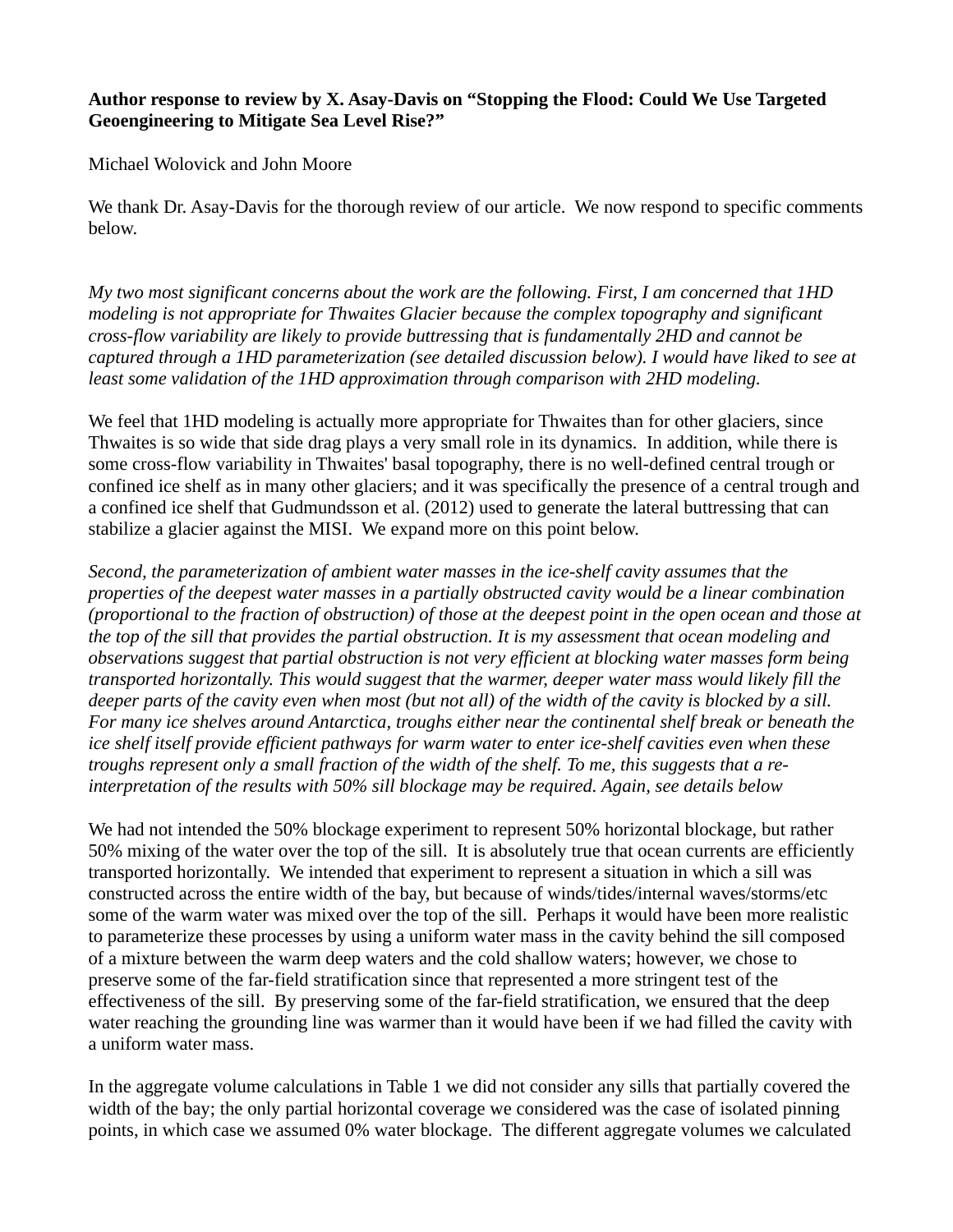for continuous sills were entirely due to different assumptions about sill position (whether in the wide open bay or on the narrower high bathymetry near the present-day grounding line), sill height (with the sill top either 300 m, 250 m, or 100 m below the surface) and aggregate strength (with an angle of repose of 15° or 45°). Both the 50% blockage experiment and the first 100% blockage experiment use the same assumed sill geometry, corresponding to superscript (3) in Table 1. That design is described as a low sill built on the higher bathymetry near the present-day grounding line. The assumption behind that design geometry is that the grounding line would have retreated to form a large embayment before construction begins. The mouth of the embayment would then form a natural constriction (relatively speaking; the length of the sill is still 80 km) roughly at the location of the present-day grounding line, and since the present-day grounding line also has the highest bathymetry in the area, building a sill there would be doubly favored. We did not actually run any experiments corresponding to (4) (low sill in the open bay), we only included that sill geometry calculation in the table as an example of a smaller open-bay design. The most effective scenario we considered (tall sill in the open bay) was (5) in Table 1.

We have added wording in the experiment description section (3.1) to clarify our interpretation of the 50% blockage experiment. We have also added wording to the caption of Table 1 clarifying which scenarios correspond to which designs.

*p. 1 l. 2: "Thwaites Glacier, West Antarctica, is the largest individual source of future sea level rise". This needs to be reworded slightly, I think. You say later of Thwaites undergoing MISI, "We regard this hypothesis to be probable but not yet proven." It seems like the abstract could use similar qualification like "will likely be" or "is projected to be".*

We have added the qualifier "is projected to be".

*p. 1 l. 3 "coupled ice–ocean flowband simulations". In my experience, "flow band" is a meaningful term in 2D "side-view" ice-sheet modeling that parameterizes the 3rd dimension (e.g. Price et al. 2017, doi: 10.1029/2006JF000724) but it is not used in ocean modeling as far as I'm aware. So I would suggest coming up with a different term to describe the coupled model (2D; quasi-2D; 2D, sideview; or something like that).*

We have changed the word, "flowband" to "quasi-2D".

*Fig. 1: I rarely say this but I think some of the text may be too big in this figure. Particularly the titles of each panel seem too large. Also, you use uppercase letters for panels in Figs. 1, 2 and 5 but lowercase for Figs. 3 and 4. I much prefer lowercase (which seems to be standard) but more importantly would like to have consistent numbering*

We did not know that it was possible to have the text in a figure too big!

We also do not know how big this figure will be after final typesetting, and this cartoon is a good candidate for getting squeezed into a single column when the article gets typeset into two columns, so we prefer to leave the text large. However, we have switched to lowercase lettering for the panels in Figs 1, 2, and 5.

*Fig. 2: I would leave a bit more space between each panel title and the panel itself. Also, I found it distracting that the titles seem to be in a different font from the other text (though this may just be an odd boldface font).*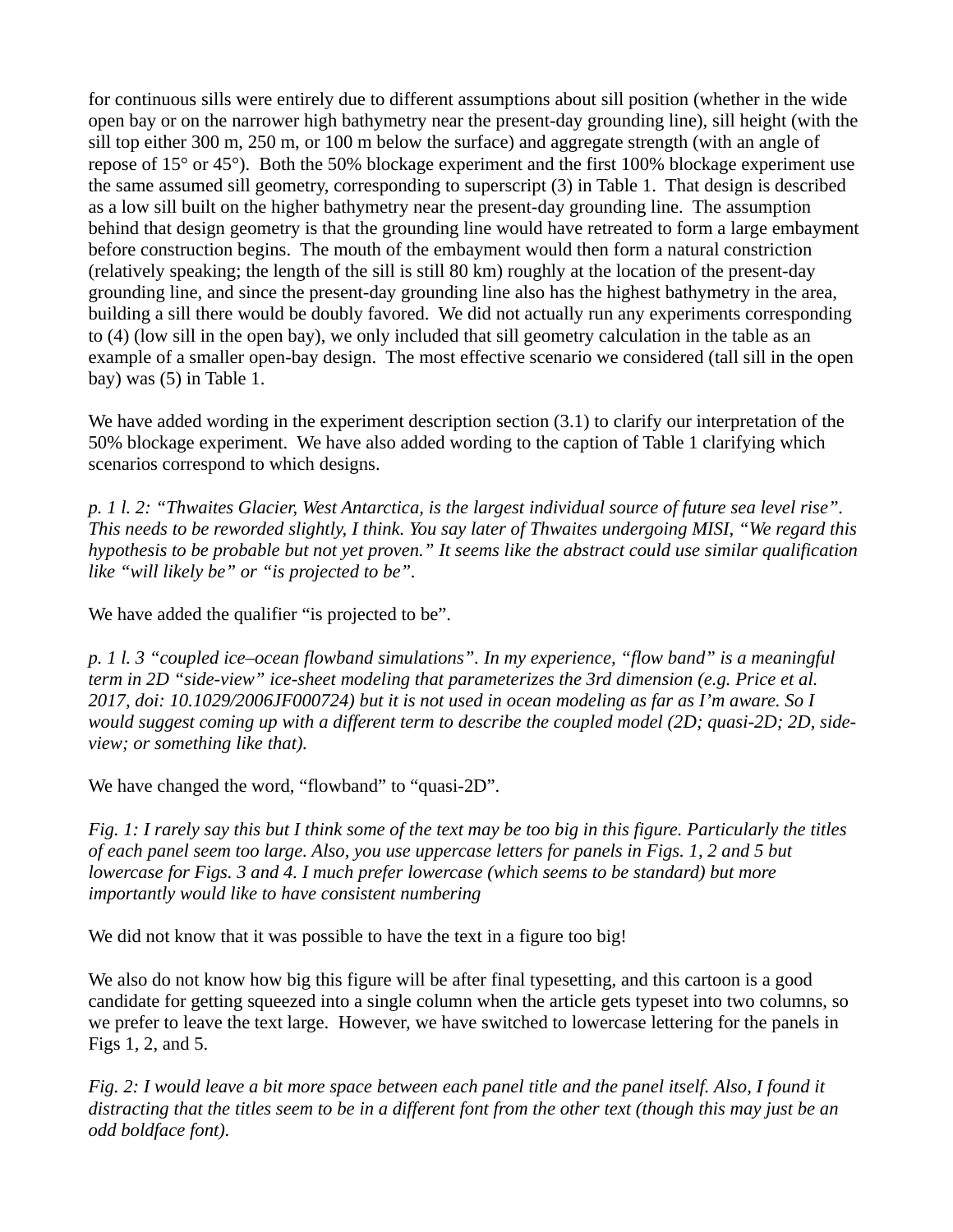The title font is the same, just bold. We have moved the titles slightly up and away from the panels.

*p. 3 l. 12-13: "There is also uncertainty about whether the ocean forcing that (may have) pushed the ice sheet over the edge was caused by human activity (Steig et al., 2012)*" I would recommend citing a *other papers that make this case more forcefully: Turner et al. 2017 DOI:10.1002/2016RG000532 (see Sec. 6. Attribution of Recent Changes in the ASE). The recent evident that Pine Island began its present retreat before the 1940s (Smith et al. 2016, DOI:10.1038/nature20136) might point to a lower likelihood that anthropogenic forcing played a role in that glacier's retreat.*

We have added both of these references.

*p. 3 l. 13-15: "We proceed with the understanding that the societal consequences of a collapse will be the same regardless of whether or not humanity is responsible." This point is well stated.*

Thank you.

*p. 3 l. 17, p. 4 l. 2: I hate to keep pushing you to equivocate more but I would suggest changing "would" to something like "would, by some estimates". I know this is implied by the citations you give but with projections in general and cost estimates in specific it doesn't hurt to be explicit about what we know vs. what can only be an approximation.*

We have changed the word, "would" to, "could" in order to imply more uncertainty.

*p. 4 l. 17: Are other glaciers "less challenging" simply in being smaller, or are there other aspects that make Thwaites particularly challenging? If the latter, maybe mention something about these explicitly (or tell the reader you'll get to them later).*

We were mostly thinking of size here, but the severely overdeepened geometry of Thwaites without a stabilizing topographic trough or substantial ice-shelf buttressing also contribute to the difficulty. In addition, the fact that the MISI may have already been triggered in the Amundsen Sea Embayment adds an additional degree of difficulty, in that humanity may be working against the clock when it comes to developing the technological and logistical capabilities necessary to stage an intervention. We have added a sentence discussing these factors.

*p. 4 l. 21: "merely piles of aggregate on the ocean floor". Would aggregate be strong enough to remain intact as the ice re-advances over it? Or might the artificial sill be weak and therefore short-lived? These are engineering challenges that are probably beyond the scope of this paper but they may figure into the feasibility if building an artificial sill strong enough to serve as an ice rise turns out to be costprohibitive.*

These are issues to be explored in future work. We have done some experiments with sill erosion that suggest that a weak sill could still be effective in delaying an ice sheet collapse. However, those rely on an arbitrary erosion parameterization, and without some sort of calibration we do not consider those results to be meaningful.

*p. 4 l. 27: "We use the least complex model that can address this question…" I get that you wanted to use a simple tool. I get, also, that it's kind of a first cut, a feasibility study. But I do wonder if the answers might not be totally different in a model that can fully represent buttressing and also the*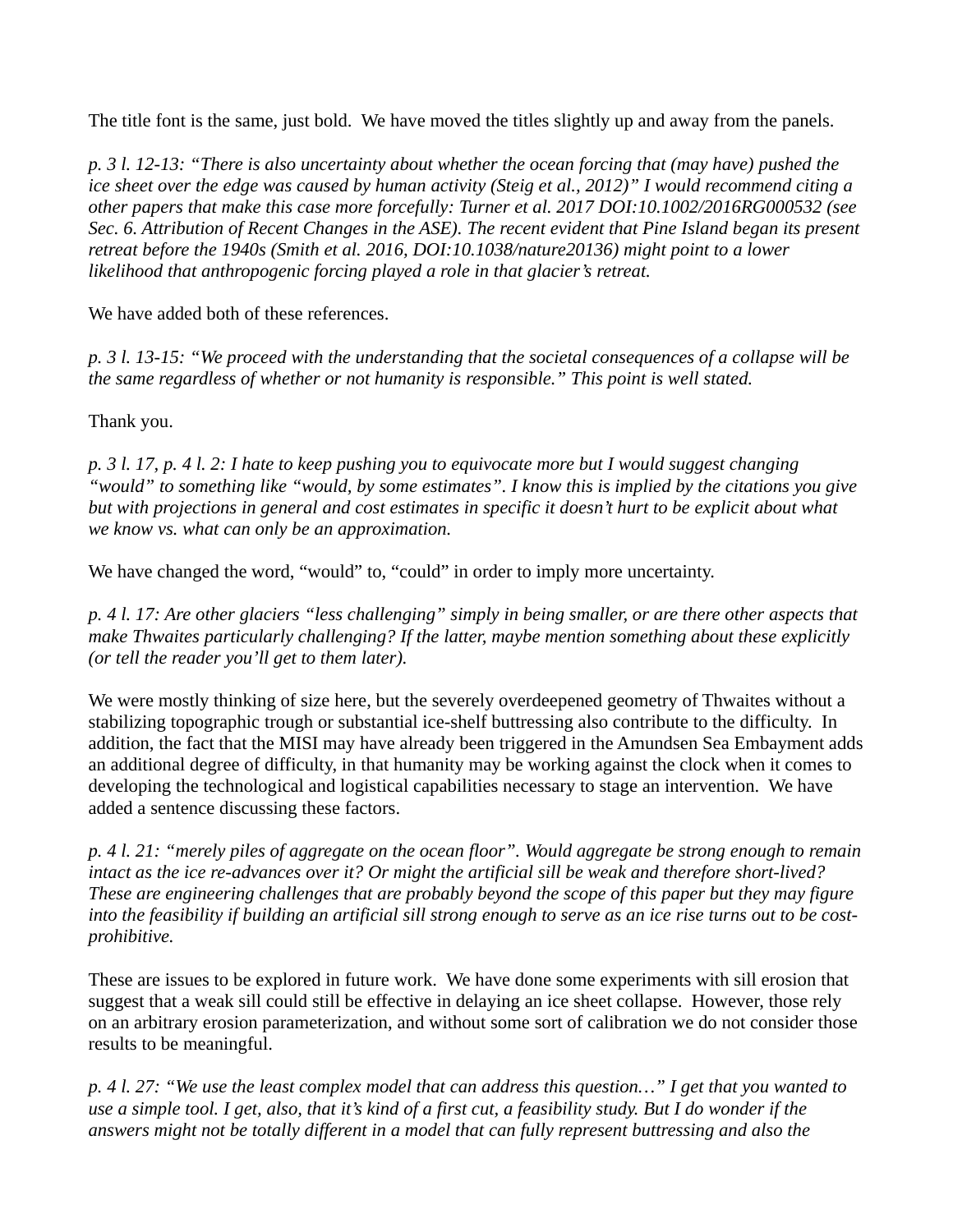*lateral variability of the topography. I guess I'm concerned that the model might be a little too simple to be able to give you a reliable answer to your questions. The flowband model is likely more prone to MISI (both is the sense of unstable retreat and unstable readvance) than a 3D model because of the*  fact that buttressing is parameterized as a drag or a change in viscosity. Furthermore, the nature of *buttressing represented in a 1HD model is fundamentally different from that in a 2HD model (Gudmundsson et al. 2012 DOI: 10.5194/tc-6-1497-2012). Ideally, you would validate a few of your 135 model runs with a 2HD model. If that is too much to ask, I would suggest that you include here or*  in the discussion a thorough airing of these potential limitations of your 1HD model, in which much of *the introduction and discussion material in Gudmundsson et al. (2012) is likely relevant.*

It is true that a flowband model is incapable of truly representing the full 2HD dynamics of buttressing. However, the geometry that Gudmundsson et al. (2012) considered was a very specific one: an ice stream confined to a deep central trough, connected to a laterally confined ice shelf, with higher ground on either side. The central trough served to confine both the fast-flowing trunk of the ice stream and the floating ice shelf that formed once the centerline ungrounded. It is important to emphasize that *all* of the lateral buttressing in the Gudmundsson model came from the gradient in ice velocity between the elevated flanks and the depressed central trough. The side walls of their model domain were free slip boundaries that did not provide any drag to the flow (see section 2, "Problem Definition", in that paper). As a result, the only part of their model ice shelf that was laterally buttressed was the area that was confined by grounded ice on the elevated flanks. Further downstream, where the ice on the flanks also ungrounded, the ice shelf was completely unbuttressed and contributed no significant resistance to flow.

The "central trough and confined shelf" geometry explored by Gudmundsson et al. (2012) is a very common geometry for ice streams and outlet glaciers, so it was a sensible choice for that study. The findings of their study have obvious implication for many overdeepened ice streams and outlet glaciers, including several in the Amundsen Sea Embayment for which the onset of the MISI has been hypothesized. Pine Island, Pope, Smith, and Kohler Glaciers all have a bedrock trough and a confined ice shelf, so the findings of Gudmunsson et al. (2012) would caution against extrapolating from the recent retreats of those glaciers to the conclusion that an irreversible collapse has begun.

However, Thwaites has neither a central trough nor a confined shelf. Though it does have some crossflow variability, it does not have the specific structures shown by Gudmundsson to stabilize an ice stream against the MISI. Our simple force balance inversions (Fig 3c) suggest that side drag is negligible in the force balance of Thwaites compared to driving stress and basal drag. Those results are broadly consistent with more complex inversions which show that the rather high driving stress of Thwaites is balanced by local (or near-local) basal drag (Joughin et al., 2009; Morlighem et al., 2013). Even the inversion of Sergienko and Hindmarsh (2013), which probably has the most non-local stress transmission of any of the Thwaites inversions, does not show stress transmission to the margins, but rather to a specific pattern of sticky patches within the ice stream itself. The Sergienko and Hindmarsh (2013) model has a balance between driving stress and basal drag when considered at wavelengths longer than the spacing between the sticky patches, and that spacing  $(\sim 11 \text{ km})$  is much less than the width of the glacier. One of the underlying assumptions of the canonical 1HD description of the MISI by Schoof (2007) is that basal drag and driving stress are balanced in the inland region of the ice stream, with only a small boundary region near the grounding line where longitudinal stresses are important as well. Our model represents all of those terms, and if there is any glacier in the world to which the Schoof (2007) description truly applies, that glacier is Thwaites.

Nonetheless, in a real retreat of Thwaites Glacier it is likely that different areas of the ice stream would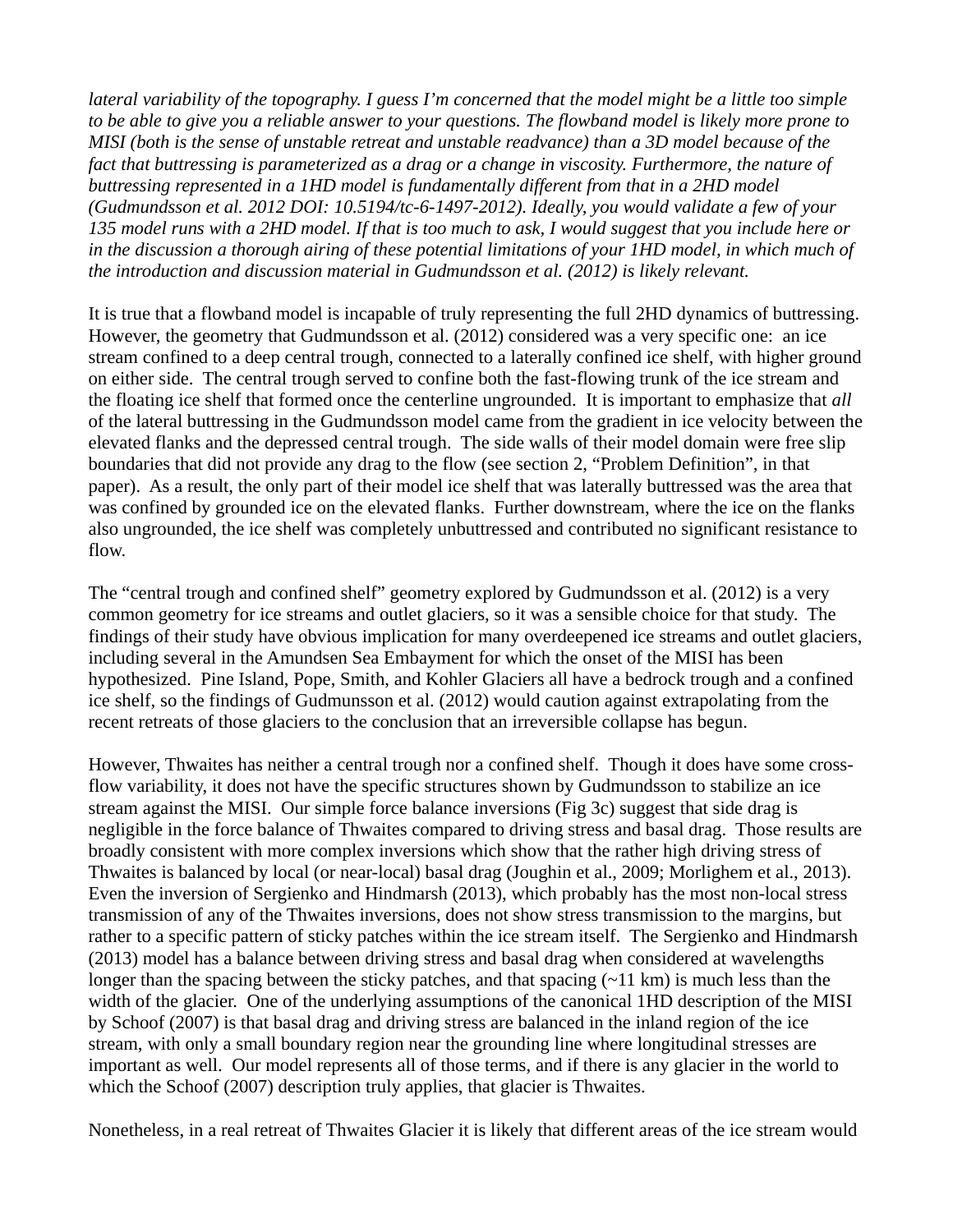retreat at different rates, and this asynchronous retreat would create embayments in which a wellbuttressed ice shelf could form. Such temporary buttressing would probably slow the retreat, since it would preferentially apply buttressing to the areas that are retreating the fastest, and that sort of process is not something that we can represent in a 1HD model.

We have added wording to the methods section elaborating on the weaknesses of a 1HD model and commenting on the relationship between Thwaites' geometry and the geometry considered by Gudmundsson et al. (2012).

*p. 6. l. 15-16: "For the 50% blockage experiment, the ocean properties forcing the sill model were a linear combination of the properties at the sill top and the far–field stratification." Could you explain this choice further? Ocean dynamics is typically mostly horizontal, suggesting that the deepest water mass would flood the cavity for any percentage less than 100% sill blockage (assuming the percentage is meant to represent a horizontal fraction of the channel width that is covered by a sill). I do not think the the choice to have colder water in the cavity because a sill blocking 50% of the channel width is not consistent with observations or modeling of ocean dynamics in similar topographies. The warmer,*  denser water is perfectly content to flow around the obstacle and fill the region behind it, preventing *the cooler, less dense water from descending over the sill to mix at depth. I think your 50% simulation is more representative of the behavior if you had a sill that was half as high (at least from the ocean's perspective) but covered the full width.*

It is absolutely correct that the ocean currents should flow around a horizontal obstacle. As mentioned above, we intended the 50% blockage experiment to represent a case where the sill was built completely across the width of the bay, but was only partially effective at preventing transport of the warm water due to winds, tides, storms, internal waves, and other sources of variability in the thermocline depth. We have added wording to clarify our interpretation of this experiment.

*p. 7 l. 3-6: "The price of this feature is that our model cannot include the marine ice cliff instability, which could play an important role in accelerating West Antarctic collapse (DeConto and Pollard, 2016)." I didn't follow this argument. Are you saying that you wouldn't get accelerated calving for large cliffs because you would have a slow calving rate rather than a fast one for large H compared with*  $H_0$ ?

Yes, we were trying to say that our model would produce a low calving rate rather than a large one when H is much larger than  $H_0$ . We have clarified the wording here.

*"However, this feature also guaranteed that our model never produced unphysically large ice cliffs in the first place, so in practice this was not an issue." Some in the field would dispute the implication that MICI requires "unphysically large ice cliffs." While that may be true, I think wading into that particular controversy is beyond the scope of this paper and should probably be left out. Over all, found these two sentences to be strange. You suggest you're missing a potentially important bit of calving physics if you encounter large ice cliffs but then dismiss it because your calving parameterization is such that you never do encounter large cliffs. Should we be relieved or does that just point to more potentially missing physics in your calving parameterization?*

This is a good point. We have removed the second sentence.

*Fig 4: All fonts seem giant, but maybe this figure is meant to be smaller in the published version? As in Fig 2, the title font seems weird compared with the non-bold font and titles seem really close to the top*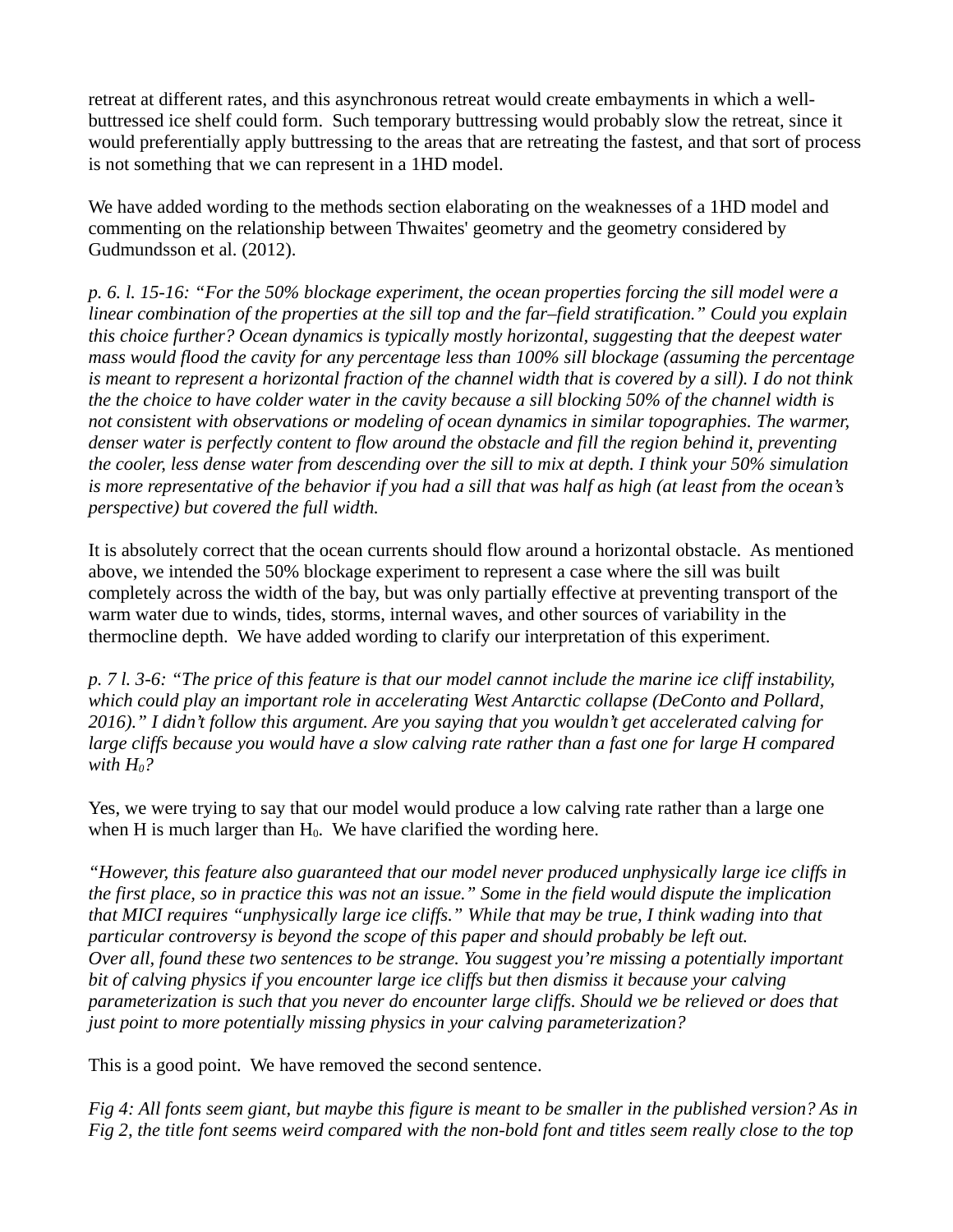*of each panel.*

We have moved the titles slightly away from the panels. We want to leave the font size large, however, as we do not know how big the figure will be after final typesetting.

*p. 7 l. 30-33: These two sentences come as something of a non-sequitur. I presume the point is that you simply prescribed a change in the thermocline depth because you didn't feel you could derive changes from CMIP5 simulations. Even so, it's not clear where the justification for the 200-300 m shoaling comes from.*

The 200-300 m shoaling is an arbitrary choice. The recent increases in sub-shelf melt and associated grounding line retreat in the Amundsen Sea Embayment have been caused by upwelling of warm CDW onto the continental shelf and associated increases of warm water transport into the sub-ice cavities, rather than substantial warming of the water mass itself. We wanted to create a forcing for the warming scenario that mimicked and magnified this trend, thus increasing the odds of collapse and making it harder to reverse the collapse with an intervention. We felt that the 200-300 m shoaling was a good order of magnitude for a plausible change in the destabilizing direction, but we wanted to put caveats at this part of the text emphasizing the uncertainty in actual projections of ocean circulation changes on the Amundsen shelf and especially in the sub-ice cavities. We have added wording here explicitly stating that the choice of 200-300 m was arbitrary.

*p. 7 l. 32: Another appropriate citation here would be Little and Urban (2016, DOI: 10.1017/aog.2016.25).*

We have added this reference.

*p. 9 l. 1-3: "For lower blocking percentages, the water properties behind the sill were a linear combination of the far–field stratification and the water properties at the sill top." Same complaint as on p. 6: This doesn't seem consistent with ocean dynamics.*

See our earlier responses.

*Fig 6: I think both the y axis and the quantity being plotted in color need further explanation. Presumably the y axis is representing the percentage of model runs with that rate of sea level rise or lower, correct? Otherwise I really don't understand the y axis. Regarding the color map, is this the instantaneous rate the moment regrounding occurs? Or at the end of the 1000 year simulation? Or averaged over some time?*

Before plotting, we sorted the model runs in order of post-regrounding sea level rise rate, so that is in fact the correct interpretation of the y-axis. The post-regrounding sea level rise rate shown in color is determined by the slope of a linear least squares fit of the time series between the time of regrounding and the end of the 1000 year model run. We have added wording to the caption clarifying these points.

*p. 12 l. 6-7: "With knowledge of the route of ocean currents in the sub-ice cavity, it may be possible to get the water–blocking performance of a continuous sill with less material." For the reasons I discussed above, this seems unlikely to me. Ocean water at depth is efficient at flowing around obstacles. It is energetically very favorable to flow along constant density surfaces and a partial blockage is unlikely to impede the flow or reduce the temperature of water in the cavity in a way that significantly reduces melting.*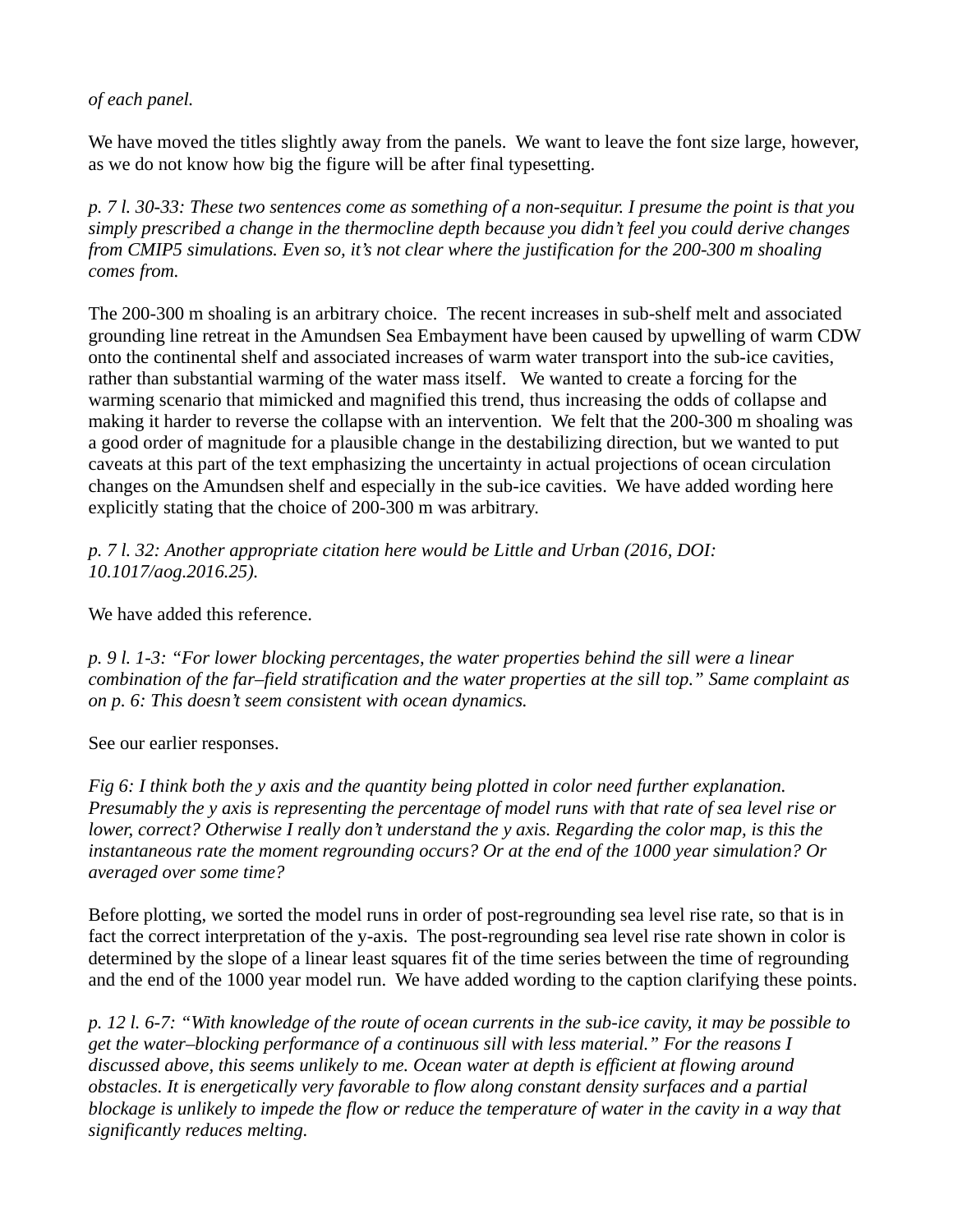We have removed this sentence. Instead, we have added a reference to the subglacial drying proposed by Moore et al. (2018). This reference works better in this position as an example of an alternative glacial geoengineering technique that could be explored, and also provides context for our mention of basal water pressure later in the discussion.

*p. 13 l. 14-`5: "and it would have only a 30% probability of success" → "and our results suggest that it would…" or something along those lines.*

We have qualified this sentence.

*p. 13 l. 24-25: "How should the citizens of low–lying nations value ocean circulation in the sub–ice cavities of the Amundsen Sea?" Perhaps the ambiguity is intentional but it is not clear what you mean by "value". Do you mean monetary value (or at least a tangible value that can be monetized) or something more intangible and cultural, political or otherwise sociological?*

We were originally thinking only of monetary/material value, but now that you point it out we quite like the ambiguity of interpretation that is possible here. We have reworded the next sentence from, "How much should the international community be willing to spend on the basal water pressure of important outlet glaciers?" to, "How much importance should the international community place on the basal water pressure of key outlet glaciers?" in order to ensure that the entire section can now be read with many meanings for "value".

*p. 13 l. 24-25: "How much should the international community be willing to spend on the basal water pressure of important outlet glaciers?" I don't follow this question. Up until now, basal hydrology didn't figure into this discussion and it is not clear to me that there are any known or proposed interventions that would affect basal water pressure in a controlled way. So I am not aware of any way in which the international community could spend money on basal water pressure in any meaningful*  way. If the intention is to posit a fanciful means of further geoengineering ice sheets and glaciers, that *probably needs to be made more explicit.*

In a previous Nature Comment in which we proposed research into glacial geoengineering (Moore et al., 2018), subglacial drying was one of the ideas that we proposed as a potential avenue of research. We did not investigate that method in this paper, but this particular sentence was meant to refer to other potential intervention techniques. We do not think that our paper is the right place to get into detail about many alternative intervention techniques, but since this paragraph is discussing the merits of glacial geoengineering research on a very broad level we felt that it was appropriate to include examples of things other than the specific sills and pinning points that we considered in this paper. We have added a reference to subglacial drying in the "Cost and Feasibility" section in response to an earlier comment above, so hopefully this sentence does not appear to come out of nowhere anymore.

*p. 13 l. 32-33: "However, in this case simplicity may be a virtue." I don't find that this case is made sufficiently to warrant this statement. Presumably the virtue is that you are able to perform well over 100 simulations with different model configurations. But I don't think the implications of these simplifications are sufficiently explored.*

We have removed this sentence.

*"Our ice model is mostly the same as the 1D model that Schoof used to define the modern theoretical*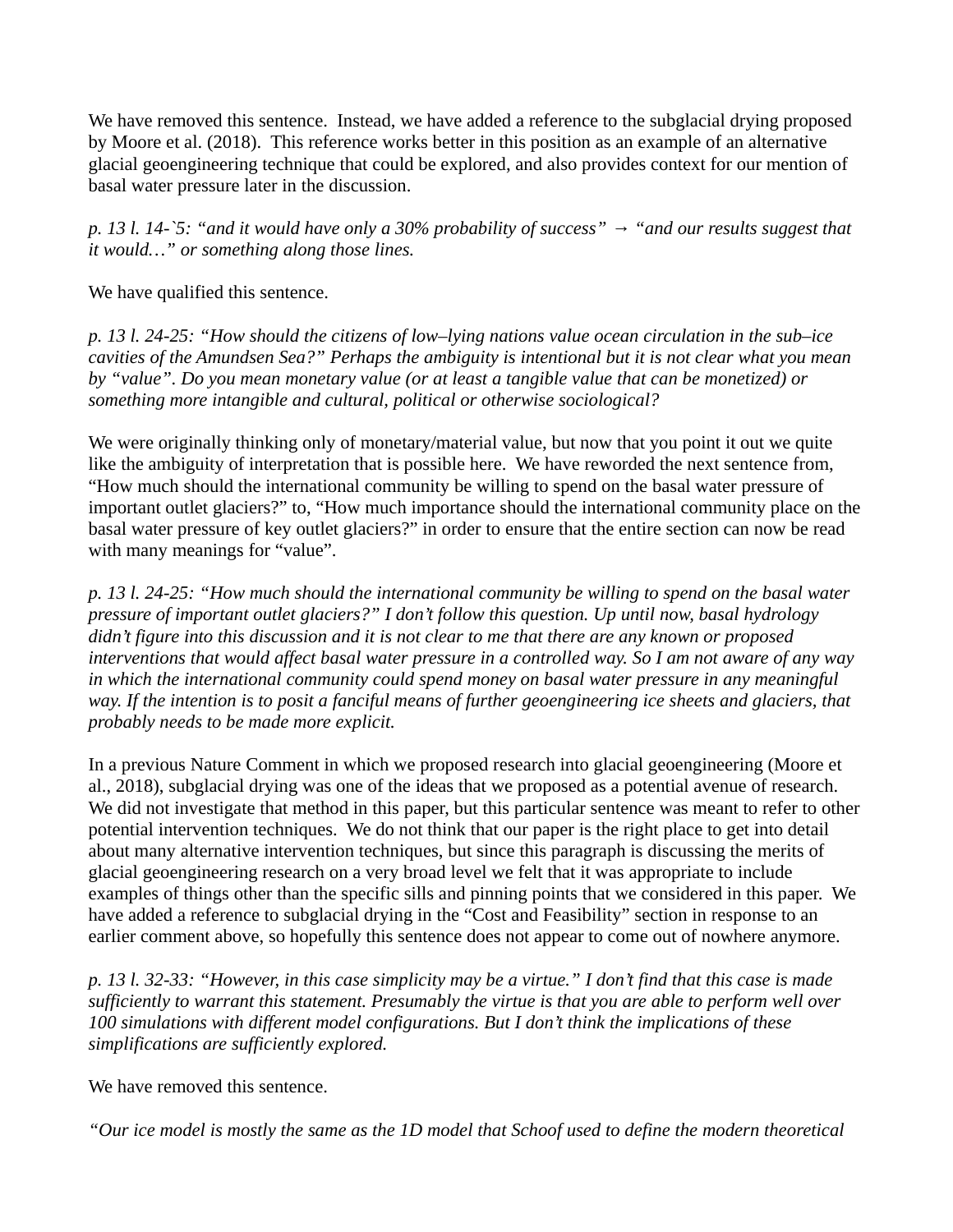*understanding of the MISI (Schoof, 2007)." A lot of literature (notably Gudmundsson et al. 2012, mentioned above) has explored the limitations of the 1HD understanding of MISI as well as 1HD approximations of 2HD buttressing.*

We have also removed this sentence. We have replaced it, and the previous sentence, with: "Our model is the simplest model that can capture the mechanics of the MISI; indeed, it is mostly the same as the 1D model that Schoof (2007) used to define the modern theoretical understanding of the MISI. More advanced ice and ocean models are needed to fully explore lateral buttressing and ocean circulation in the sub-ice cavity."

As we mentioned above, Thwaites has neither a central trough nor a confined ice shelf, which are the two geometrical features which Gudmundsson used to get around the MISI in 2HD. We did include a parameterization of lateral buttressing in our model, but that term was only a small component of the force balance (Figure 3c). The buttressing that our intervention relies on is not lateral buttressing but rather longitudinal buttressing, which is fully represented in our model. We have mentioned the Gudmundsson caveat, along with the geometrical differences between Thwaites and the idealized glacier that they considered, in the methods section.

*p. 14 l. 1-2: "The exact values of collapse timing, sea level rise rate, and "point of no return" (the date at which an intervention would no longer be effective) will change with more advanced models, different forcings, and different intervention designs." I think this sentence implies that differences between 1HD and 2HD modeling are likely to be in the small details. I don't think this is well established, and I would not be surprised to see qualitative changes in behavior (e.g. reduced MISI but also potentially increased difficulty re-advancing with new pinning points) with a 2HD model compared with the 1HD model used here. I feel like the tone of this sentence kind of undermines the point made just above that, "The designs we considered were very simple and our reduced dimensional model may miss important elements of the ice–ocean system."*

We have added "success probability" to the list of things that might change with future work, but otherwise we are leaving this sentence as is. A reduced likelihood of unstable retreat due to the MISI, or a slower rate of retreat once the collapse is initiated, are both covered by changes in collapse timing, sea level rise rate, and the "point of no return". Similarly, slower recovery and increased difficulty readvancing are covered under (post-regrounding) sea level rise rate and success probability.

*p 14-15: I really appreciated this discussion of the political and ethical implications of this work. It is atypical of a paper in The Cryosphere but it a vital part of a discussion of a new potential geoengineering project.*

Thank you.

*p. 15: "Code availability. Model code available from the authors by request." Do you have a compelling reason for not making the code publicly available? If so, in my view, this should be state here. If not, I think the code should be made public (even if in an unsupported and perhaps poorly or undocumented form). I realize this is not the policy of The Cryosphere but I ask you to consider it anyway.*

You are quite right, there was no good reason for us not to post the code online. It is now at github.com/MichaelWolovick/Flowline\_v1.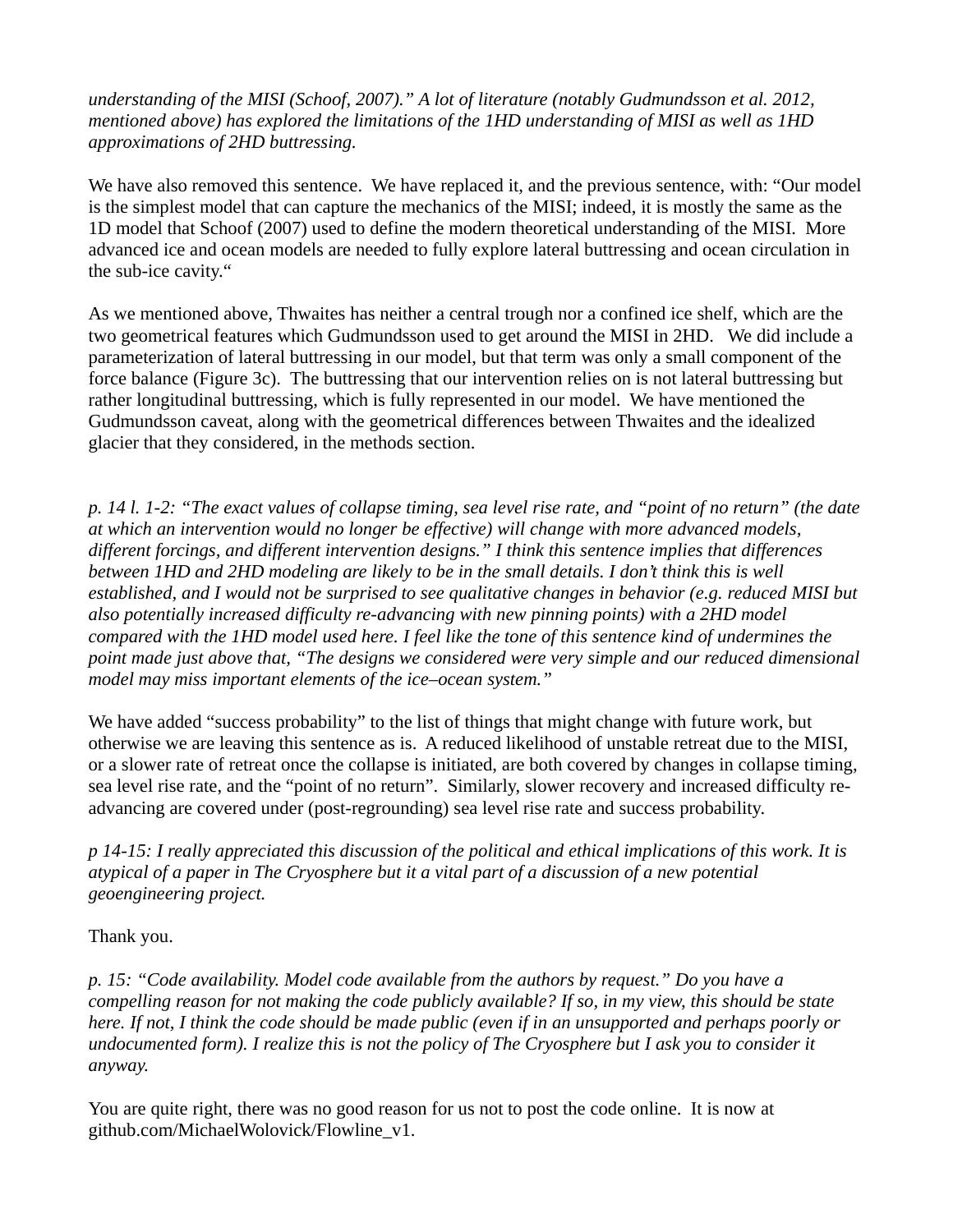*S3: I'm wondering how you handled "subglacial lakes" between two grounded regions that are visible in some of the animations in the supplementary material. Was there any melting in these regions? Hopefully not, since these regions presumably aren't actually supplied with heat from the ocean. Also, the plume would need to be re-initialized at each grounding line, which would be technically tricky.*

There was no melting in the "subglacial lakes". The plume started from the outermost grounding line. The freshwater forcing that initialized the plume was derived only from the outermost grounded region.

## **Typographical and grammatical corrections:**

*p. 1 l. 2-3 and elsewhere: "the MISI" is typically just "MISI" in most texts I've read (just as it's not typically "the WAIS", though that would make grammatical sense). Obviously, this is a matter of taste.*

Grammatical conventions around acronyms are weird. People also say things like, "ATM machine" and "PIN number" and they sound correct even though those expressions are redundant. In most places where we say "the MISI" it would be inappropriate to just use "MISI" alone: or example, "The hypothesis that the MISI has already been triggered in the Amundsen sector..." makes no sense as, "The hypothesis that MISI has already been triggered...", but would sound okay if we said, "The hypothesis that a MISI has already been triggered...". For now we would prefer to leave it as "the MISI" since that actually makes sense if you expand the acronym into "the Marine Ice Sheet Instability".

*p. 1 l. 3 "flowband" should probably be "flow band" or "flow-band" if you choose to retain this phrase.*

We have replaced "flowband" with "flow-band". We removed the term from the abstract in response to a previous comment, but we have left the term in the main text.

*p. 2 l. 5: "(MISI)(Fig 1)" would be cleaner as "(MISI; Fig 1)"*

Changed.

*p. 3 l. 7: "West Antarctica(Joughin" missing a space before the parenthesis.*

Fixed.

*p. 4 l. 18-19: "The question that we seek to answer is…" Shouldn't this be, "The questions that we seek to answer are..."?*

Fixed.

*p. 4 l. 27: "this question" → "these questions"?*

Changed.

*p. 6 l. 3: "supplementary section 1.3" should probably just be "S1.3" for consistency with the rest of the text.*